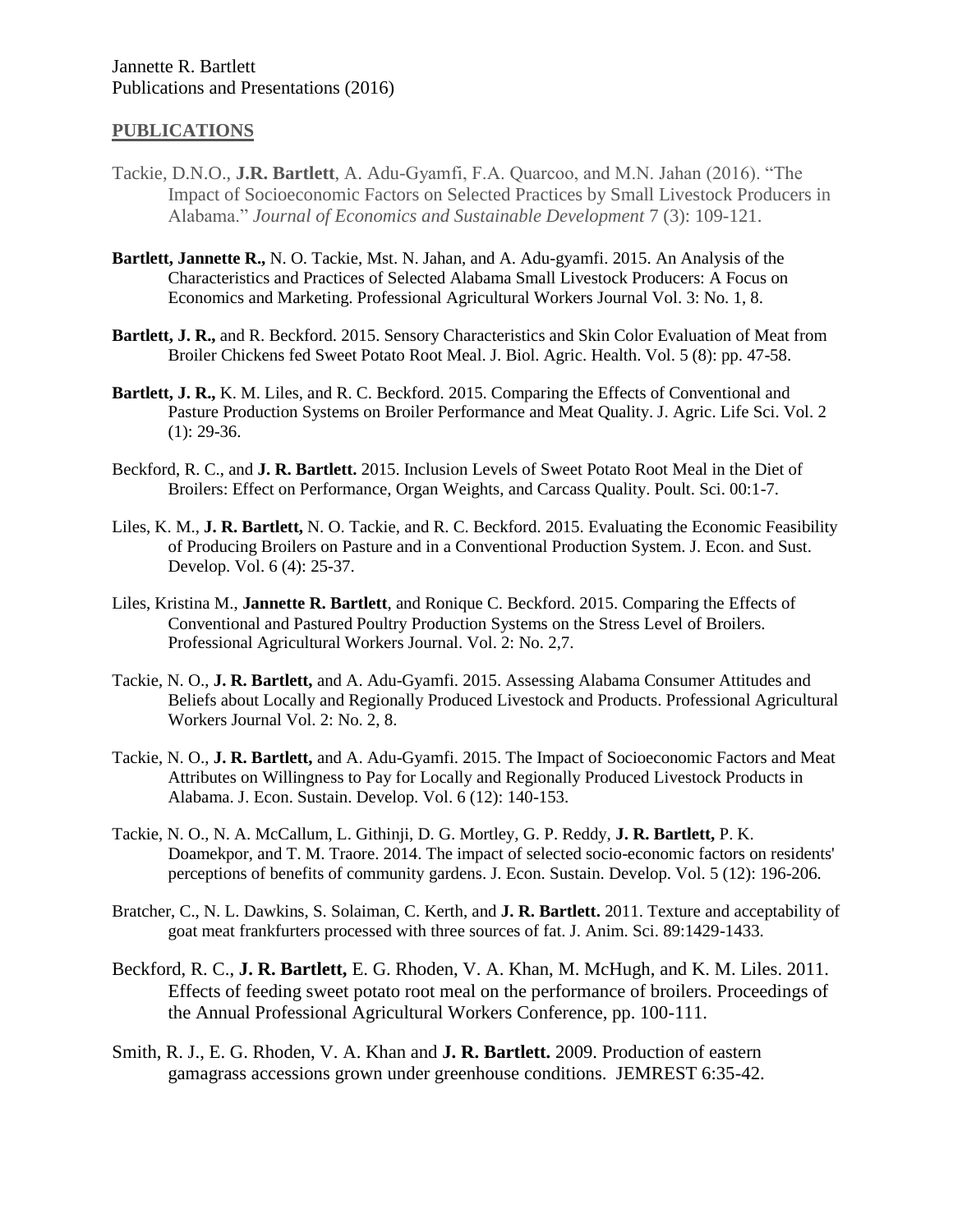- Smith, R. J., E. G. Rhoden, **J. R. Bartlett,** V. A. Khan, S. Musser, A. Williams, B. Moore, A. Elliot and J. Waddy. 2009. The importance of collaboration between Tuskegee University (Cooperative Extension Program) and the Natural Resource Conservation Service. JEMREST 6:43-51.
- Smith, R. J., E. G. Rhoden, **J. R. Bartlett,** V. A. Khan. C. Drakes and P. K. Biswas. 2008. The Effect of Lime Application on Emergence and Growth of Castor Oil Plants. Proceedings of the Caribbean Food Crops Society. 44(2):401-407.

# **BOOK CHAPTERS:**

Khan, V. A., C. Stevens, A. E. Fyffe, E. G. Rhoden, **J. R. Bartlett,** D. M. Kittrell and W. Peek. 2008. The Use of Plasticulture Technology in Sweetpotato Production. Pages 211-237. *In:* Recent Advances in Agriculture. C. Stevens and V. Khan (Eds.). Research Signpost, Karalla, India (Publishers).

Khan, Victor A., Clauzell Stevens, James E. Brown, Andrea E. Fyffe, Errol G. Rhoden, **Jannette R. Bartlett,** Garry Gordon and Cynthia Channell-Butcher. 2009. Production of Okra Using Plasticulture Technology. Khan, HNP Publishing, New York, NY 10024.

Stevens, C., V. A. Khan, R. Rodriguez-Kabana, E. G. Rhoden**, J. R. Bartlett,** K. Willian, A. Fyffe, and J. E. Brown. 2010. Soil Solarization in a subtropical and humid climate. In Soil Solarization: Theory and Practice. Eds. J. Katan and A. Gamliel. APS Press, Minnesota.

## **ABSTRACTS AND PRESENTATIONS**

- Jahan, M. N., **J. R. Bartlett,** N. O. Tackie, and A. Adu-Gyamfi. 2015. Examining Selected Characteristics and Practices of Alabama Small Livestock Producers. 125th Annual Meeting of the Southern Association of Agricultural Scientists. Atlanta, GA. January-February, 2015.
- Tackie, N. O., **J. R. Bartlett,** and A. Adu-Gyamfi. 2015. Consumer Attitudes and Beliefs on Local and Regional Livestock Products. 125th Annual Meeting of the Southern Association of Agricultural Scientists. Atlanta, GA. January-February, 2015.
- **Bartlett, J. R**., N. O. Tackie, M. N. Jahan, and A. Adu-Gyamfi. 2014. Economics and Marketing Characteristics and Practices of Alabama Small Livestock Producers. PAWC Conference, Tuskegee University, Tuskegee (December, 2014).
- Liles, K. M., **J. R. Bartlett,** and R. C. Beckford. 2014. The Effect of Conventional and Pasture Production Systems on Broiler Performance and Welfare. PAWC Conference, Tuskegee University, December, 2014. (1<sup>st</sup> place in graduate oral presentation).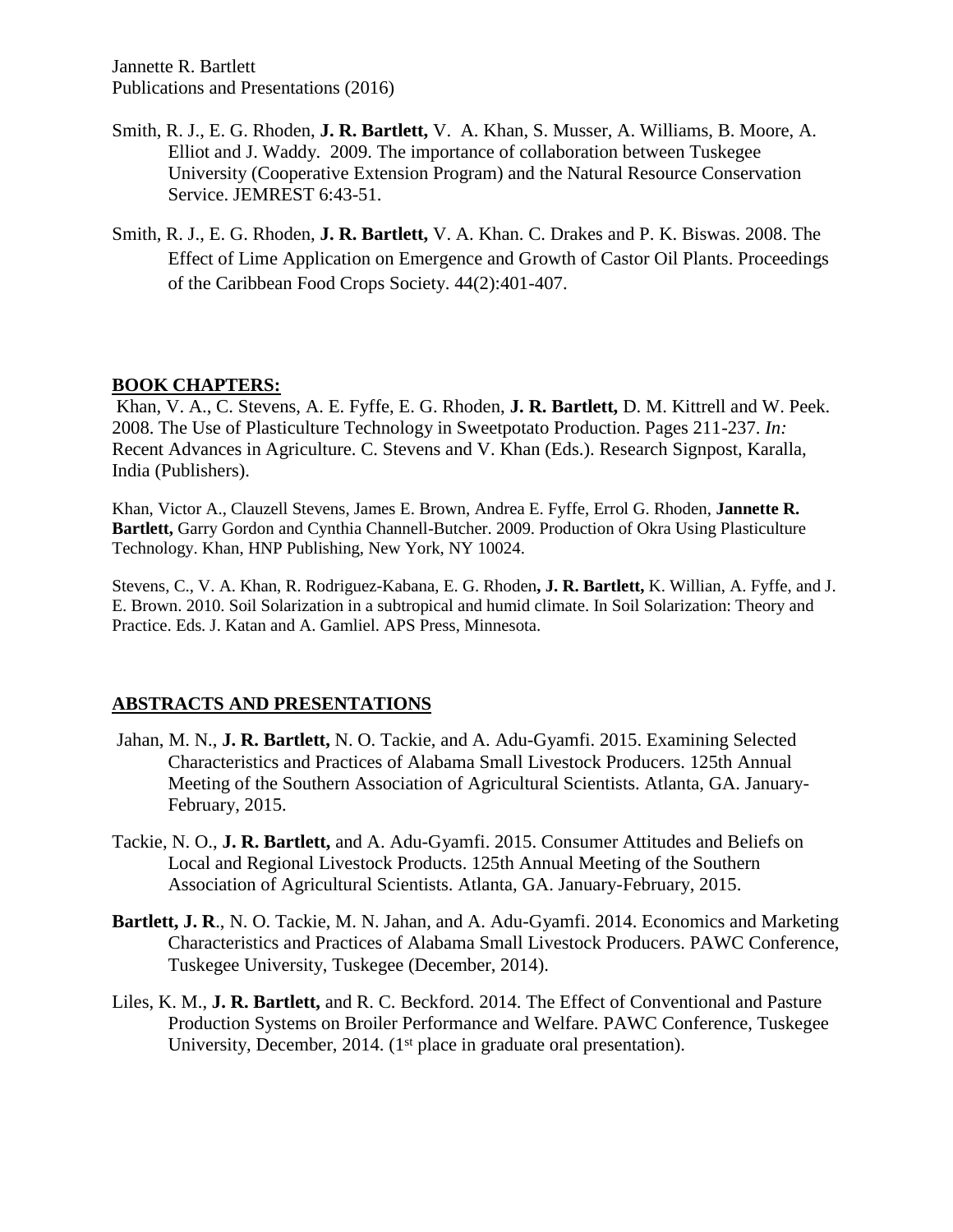- Nolan, J. M., **J. R. Bartlett,** and R. C. Beckford. 2014. Evaluating Seasonal Effects on the Performance of Broilers raised on Pasture. PAWC Conference, Tuskegee University, December, 2014. (3<sup>rd</sup> place in graduate oral presentation).
- **Bartlett, J. R.,** R. C. Beckford, N. L. Dawkins, and K. M. Liles. 2013. Color and Sensory Attributes of meat from broilers fed sweet potato root meal. Poult. Sci. 92 (E-Suppl. 1): pp. 140.
- Beckford, R. C., **J. R. Bartlett,** M. A. McHugh, and K. M. Liles. 2013. Influence of replacing different levels of corn with sweet potato root meal on the performance and meat quality of broilers. Poult. Sci. 92 (E-Suppl. 1):pp. 80.
- Liles, K. M., **J. R. Bartlett,** R. C. Beckford, and N. L. Dawkins. 2013. Performance and meat quality of broilers fed different types of fat. Poult. Sci. 92 (E-Suppl. 1):pp. 140-141
- **Bartlett, J. R.**, R. C. Beckford, and N. L. Dawkins. 2013. Sensory Evaluation of Dark and White meat from Broilers fed Different levels of Sweet Potato Root Meal. Association of Research Directors Symposium, Jacksonville, FL. April 7-10, 2013.
- Beckford, R. C., G. N. Gaymon, **J. R. Bartlett.** 2013. Nutritional Analysis of Leaves and Stems of Four Sweet Potato Cultivars as a potential Source of Livestock Feed. Association of Research Directors Symposium, Jacksonville, FL. April 7-10, 2013.
- Liles, K. M., **J. R. Bartlett,** R. C. Beckford, K. Washington. 2013. Effect of different types of fat on performance and organ weights of Cornish Rock broilers. Association of Research Directors Symposium, Jacksonville, FL. April 7-10, 2013.
- Beckford, R. C., **J. R. Bartlett,** E. G. Rhoden, V. A. Khan, M. McHugh, and K. M. Liles. 2011. Effects of feeding sweet potato root meal on the performance of broilers. Proceedings of the Annual Professional Agricultural Workers Conference, pp. 100-111.
- Beckford, R. C., **J. R. Bartlett,** V. A. Khan, M. A. McHugh, E. G. Rhoden, and K. M. Liles. 2011. Evaluating sweet potato root meal as an alternative feed ingredient in the diet of broilers. PAWC, Tuskegee University, December, 2011.
- Laws, A., R. Beckford, K. Reynold, T. Phillips, B. Palmer, **J. R. Bartlett,** V. A. Khan, E. G. Rhoden, P. K. Biswas. 2010. Performance of pastured poultry fed sweet potato root meal. PAWC conference, Tuskegee University, Tuskegee, AL 36088.
- McHugh, M., R. Beckford, R. Armand, J. Golden, E. High, E. Sparks, V.A. Khan, **J. R. Bartlett,** E. G. Rhoden, P. K. Biswas, and K. Willian. 2010. Production costs and net returns of producing sweet potato root meal from eight cultivars. PAWC conference, Tuskegee University, Tuskegee, AL 36088.
- Wimbish, D., V. A. Khan, J. R. Bartlett, E. Rhoden, R. Smith, P. K. Biswas and K. Willian. 2010. Preliminary Results from ther Placement of Inter Row Polyethylene Mulch on the Yield of Six Sweetpotato Cultivars. PAWC Conference. Tuskegee University, Tuskegee, AL 36088.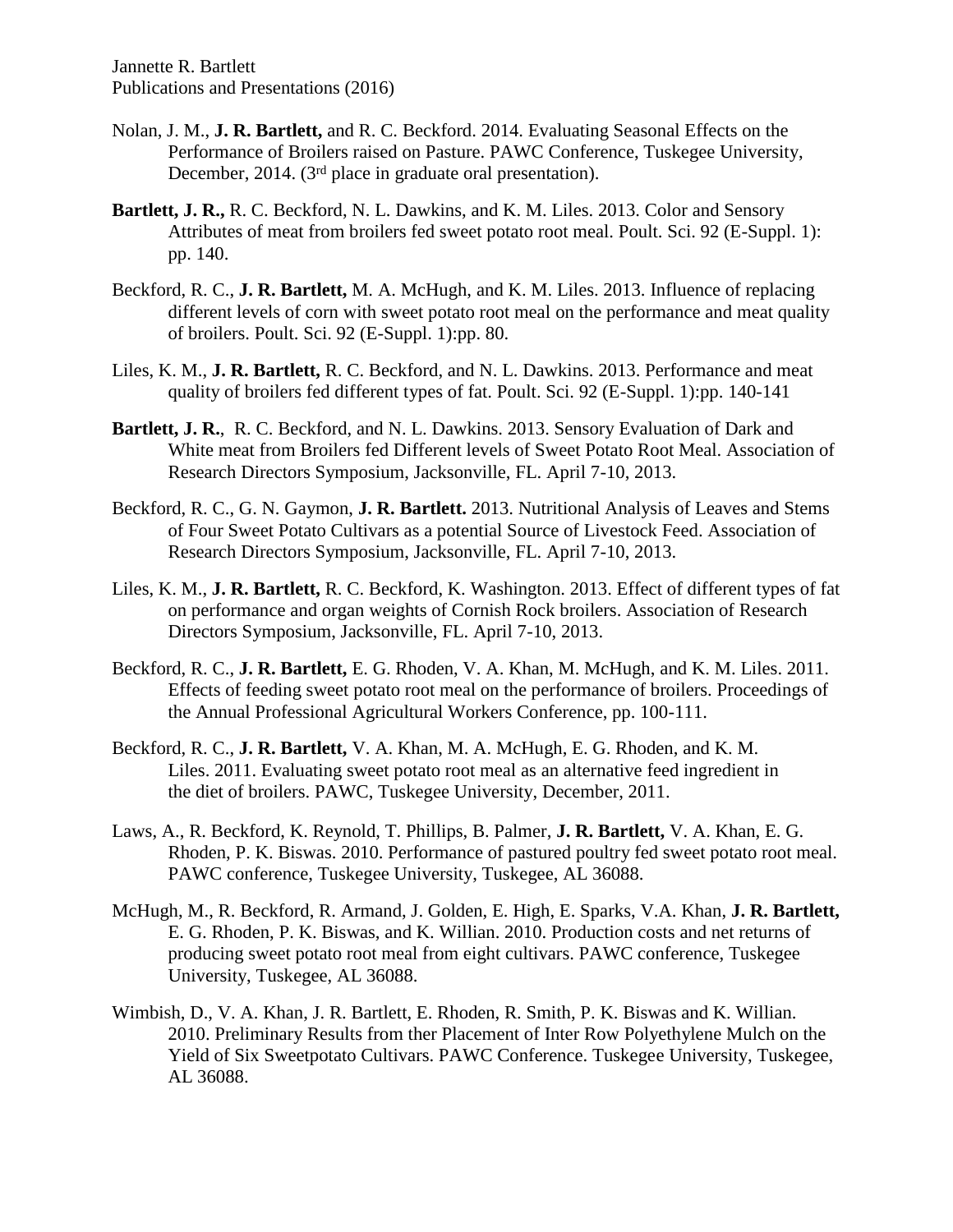- Sparks, J., J. Streeter, G. Gaymon, E. Sparks, N. Ellison, E. G. Rhoden, V. A. Khan, J. R. Bartlett, R. Smith, P. K. Biswas, and K. Willian. 2010. 12th Grade, Opelika High School, PAWC Conference, Tuskegee University, Tuskegee, AL 36088.
- **Bartlett, J. R**., E. G. Rhoden, and V. A. Khan. 2009. Feeding Value of Wheat and Sorghumsudangrass Fertilized with Different Levels of Poultry Litter. Proceedings of the National Conference on Agriculture and Natural Resource Conservation and Management, Delaware State University.
- **Bartlett, J. R.**, E. G. Rhoden, V. A. Khan and S. O. Aribisala. 2009. Effect of Forages on the Performance of Boer Cross Male Goats. 15th Biennial Research Symposium, ARD, p.206, Atlanta,GA.
- Beckford, R. C., E. G. Rhoden, **J. R. Bartlett,** V. A. Khan, C. K. Bonsi, and D. G. Mortley. 2009. Evaluating Sweet Corn Germplasm as feed for Ruminants. Proceedings of the National Conference on Agriculture and Natural Resource Conservation and Management, Delaware State University.
- Bowman, M., D. Johnson, L. Henderson, E. Mackey, S. Daniels, J. McMorris, J. Jackson, D. Phillips, J. McKenzie, E. Sparks, V. A. Khan, **J. R. Bartlett,** E. G. Rhoden and P. K. Biswas. 2009. Impact of potato seed piece density and different size containers on growth and yield of potato. Professional Agricultural Workers Conference, Tuskegee University, Tuskegee, AL 36088.
- Dawkins, N.L., S. Solaiman, **J. R. Bartlett,** C. Kerth, and G. Abdelrahim. 2009. The Effect of Income and Education on the Acceptability of Chevon Served at an Upscale Restaurant. 15th Biennial Research Symposium, ARD, p.223, Atlanta, GA.
- Dawkins, N. L., **J. R. Bartlett** and S. Solaiman. 2009. Influence of demographic factors on acceptability of chevon by a diverse population. Annual Professional Agricultural Workers Conference, Tuskegee University, Tuskegee, AL 36088.
- Khan, V. A., E. G. Rhoden, **J. R. Bartlett,** and R. J. Smith. 2009. Application of Poultry Litter on the Production of Winter Wheat. Proceedings of the National Conference on Agriculture and Natural Resource Conservation and Management, Delaware State University.
- McKenzie, J., D. McRae, M. Smith, C. Drakes, A. Jimmerson, T. Charleston, B. Nelson, C. Clements, V. . Khan, **J. R. Bartlett,** and E. G. Rhoden. 2009. Effect of Plant Density and Different Size Containers on the Growth and Yield of Onions. Professional Agricultural Workers Conference, Tuskegee University, Tuskegee, AL 36088.
- Reynold, K. C., **J. R. Bartlett,** V. A. Khan and E. G. Rhoden. 2009. Recycling of Restaurant Grease in the Diet of Goats. Proceedings of the National Conference on Agriculture and Natural Resource Conservation and Management, Delaware State University.